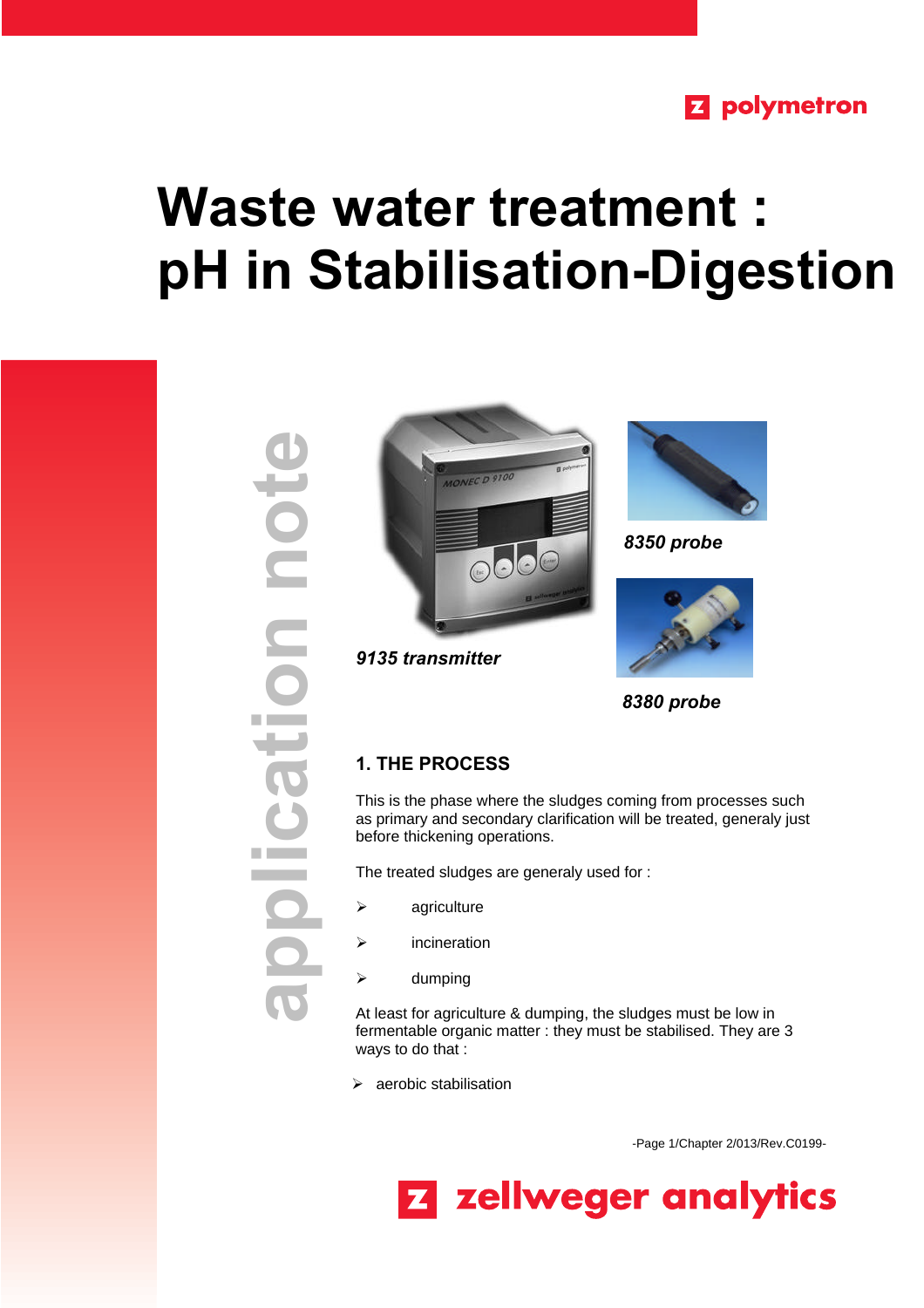# **Z** polymetron

- $\triangleright$  chemical stabilisation
- $\triangleright$  anaerobic stabilisation (digestion)

Aerobic stabilisation consists in multiplying the microorganism activity, until they oxydise themselves (doesn't work at low temperature).

The chemical stabilisation consists in killing the bacterias in just increasing the pH until 11 by lime injection : the advantage is that it is a cheap process.

Digestion is used when there is a high level of organic matters : this is made in a reactor under the following conditions :

- $\triangleright$  pH between 6,8 & 7,2
- $\triangleright$  temperature : 35 $\degree$ C
- $\triangleright$  retention time : 3 weeks

One advantage of digestion is the production of methane, which can be used as a source of energy for the plant.

### **2. Interest of pH measurement Difficulties to be solved**

#### ÿ *Interest :*

As indicated hereover, the pH must be within a fixed range for an efficient chemical stabilisation & digestion. Some users will therefore need to control directly that parameter, but it is not mandatory.

#### ÿ *Difficulties :*

For the chemical stabilisation, the medium is dirty and a way to clean the sensor will be appreciated.

For the digestion, the process occurs in a closed reactor and a retractable system is needed. Here also, the medium is quite dirty. The temperature has also to be measured.

#### **3. Chemical stabilisation : pH loop : 9135 + 8350 immersion**

#### **ÿ** *System configuration :*

It is made of 3 parts in standard: the 9135 transmitter + the 8350 combined sensor with its 10m cable + an immersion probe equiped with a loose flange (3 lengthes are proposed). These complete loops can be ordered under the following references:

9135/P06/1 or 9135/P06/2 : 0.5 m immersion 9135/P07/1 or 9135/P07/2 : 1 m immersion 9135/P08/1 or 9135/P08/2 : 1.5 m immersion

-Page 2/Chapter 2/013/Rev.C0199-



A company of the Zellweger Luwa Group